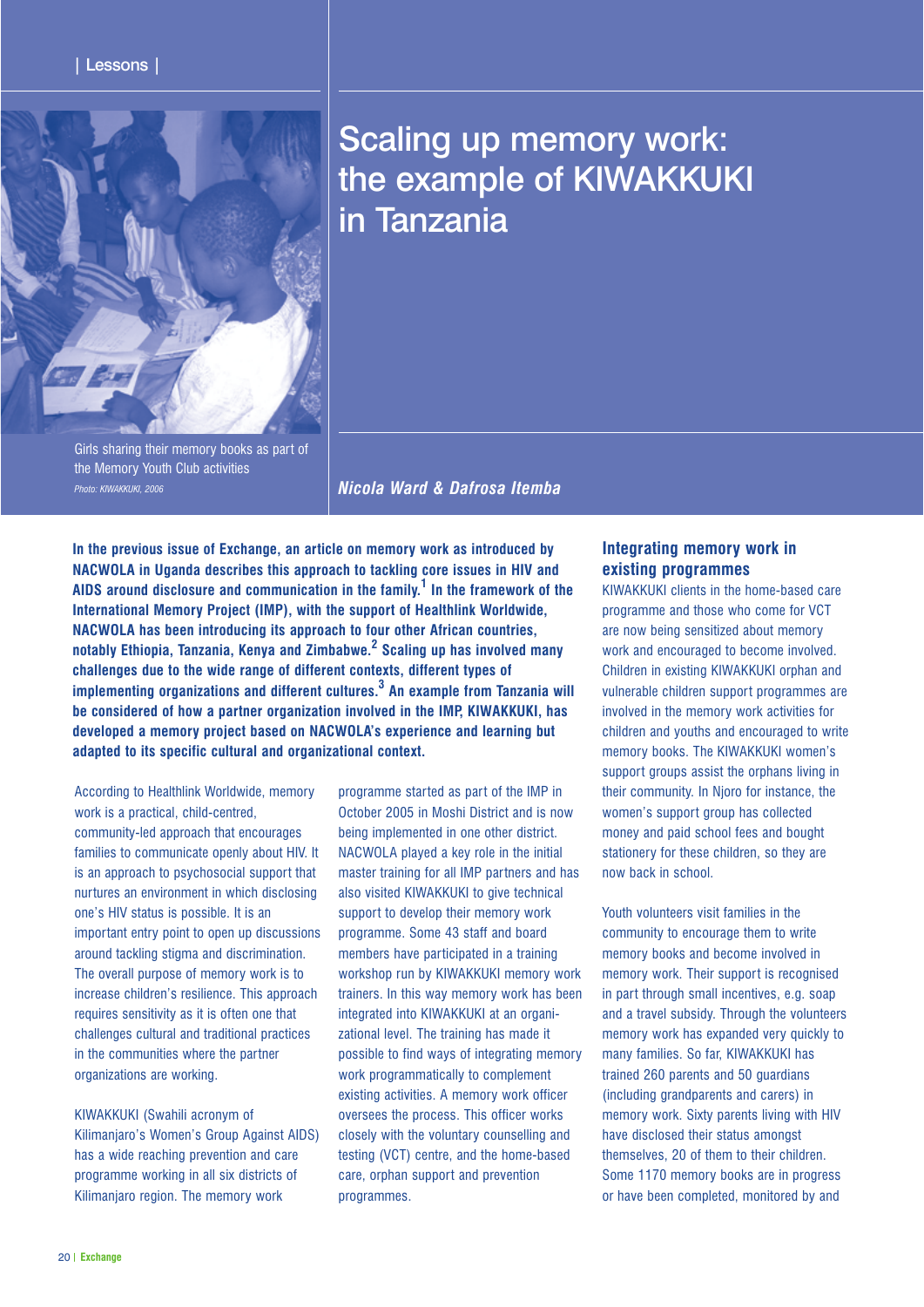through the support of 20 volunteers. Six memory work training workshops for children have been carried out for a total of 180 children and youth. Of those trained, 110 now participate in a youth club.

### **Overcoming cultural barriers**

Fundamental activities that memory work encourages such as will writing, involving children in family decisions and planning, caring for people living with HIV and AIDS and protecting children's inheritance rights are not necessarily part of the culture of communities in Kilimanjaro as in many other communities in Africa and globally. KIWAKKUKI's strategy to address these issues is:

- *Involving key figures in the community*  By involving key figures, for example religious leaders, health workers and school teachers, the community has been encouraged to become involved. As a care-giver in Mjimpya, Kilimanjaro, explains: *"KIWAKKUKI was very wise when it began its memory work. It went to churches and mosques and got the support of religious leaders. When these leaders tell people that it is important to write a will and that it is important for the community to care for its members living with AIDS, it has an impact and people listen."*
- *Creating a supportive environment*  By nurturing an environment where people care for others in the community, there

has been less discrimination or stigmatization of people living with HIV. Through implementing the memory programme KIWAKKUKI managed to distil the myth that people who have AIDS symptoms are bewitched and need to see a witch doctor and has created an environment where people care for each other. A care-giver in Milmpya explains: *"KIWAKKUKI taught people how to avoid contracting AIDS, how to care for people with AIDS, and about home-based care. There was a very positive attitude change in the community as a result of all this. People are no longer afraid to be in contact with people with AIDS. Before, they were even afraid to sit with someone who had AIDS. Now many people in the community are caring for relatives with AIDS."*

- *Encouraging child participation* – By encouraging participation of children in decision making and learning about their family history the resilience of children affected by HIV and AIDS has been increased. A school teacher in Njoro, said: *"After my son received the memory book training, he started gathering photos of his father and he asked many questions to get to know about his father's history. Family members wanted to know why he was seeking photos of his father because it is not our custom or tradition to collect photos of people who have died. But he*

## **Expanding memory work through children and youth**

The story told by Samuel, a 15-year old orphan in Moshi who lives with his grandmother, gives a clear example of the potential for expanding memory work through working with children and youths. Samuel (not his real name) attended a two-week training programme for AIDS-orphaned children conducted by KIWAKKUKI in March 2005.

*"Since receiving the training, I joined the Memory Youth Club. I have also helped all 40 children from the orphanage write memory books. I have also helped five children in the village where I live with my grandmother to write memory books. I tell all the youth and children to be 'open and free', to tell others that their parents have HIV/AIDS and to ask for support. I tell them not to fear someone who has HIV/AIDS. I now try to get every youth in my school and in my village to go get tested. The only way I can get other children and youth to go for the test is if I go with them and get tested too. Community members in my village have changed their attitudes about people infected with HIV/AIDS. Many from the village have now gone for testing and a very high number have tested positive."*

*was very anxious to know about his father and find photos of him. Now he asks me, 'What would happen to us if you died?' Through the memory books, my children are not only learning about the family and its history, but they are also coming to know about their future."*

- *Encouraging community members to write wills* – Traditionally, the writing of a will is considered to pre-empt one's own death as explained by a hospital ward leader in Pasua: *"In our culture, there is a belief that if you write a will before you die, you can then die soon – now many, many people are writing wills."*

Through programme integration of memory work, strong ownership of the programme by the beneficiaries and use of low-cost memory books, memory work has spread to many families. This has had a significant

The children in the club are an inspiration for others in the community and are creating a demand for memory work by sensitizing the community around them about the project

impact on stigmatization and discrimination in the community. These have reduced dramatically in a short period of time, as perceived by different community leaders and members who have been interviewed by an external consultant using the Most Significant Change approach.<sup>4</sup>

Challenges identified in memory work implementation include finding the balance between expanding the programme and reaching more people in the community, and providing quality follow-up support to those who have already received the training. Key questions include how to monitor those that have been trained to ensure that they are receiving the support they need after the training, and meet other expectations they may have such as education and housing for their children. Many will also need support to increase their ability to earn more income to leave their children in a better financial position. Related to this, increasing knowledge and demand for will